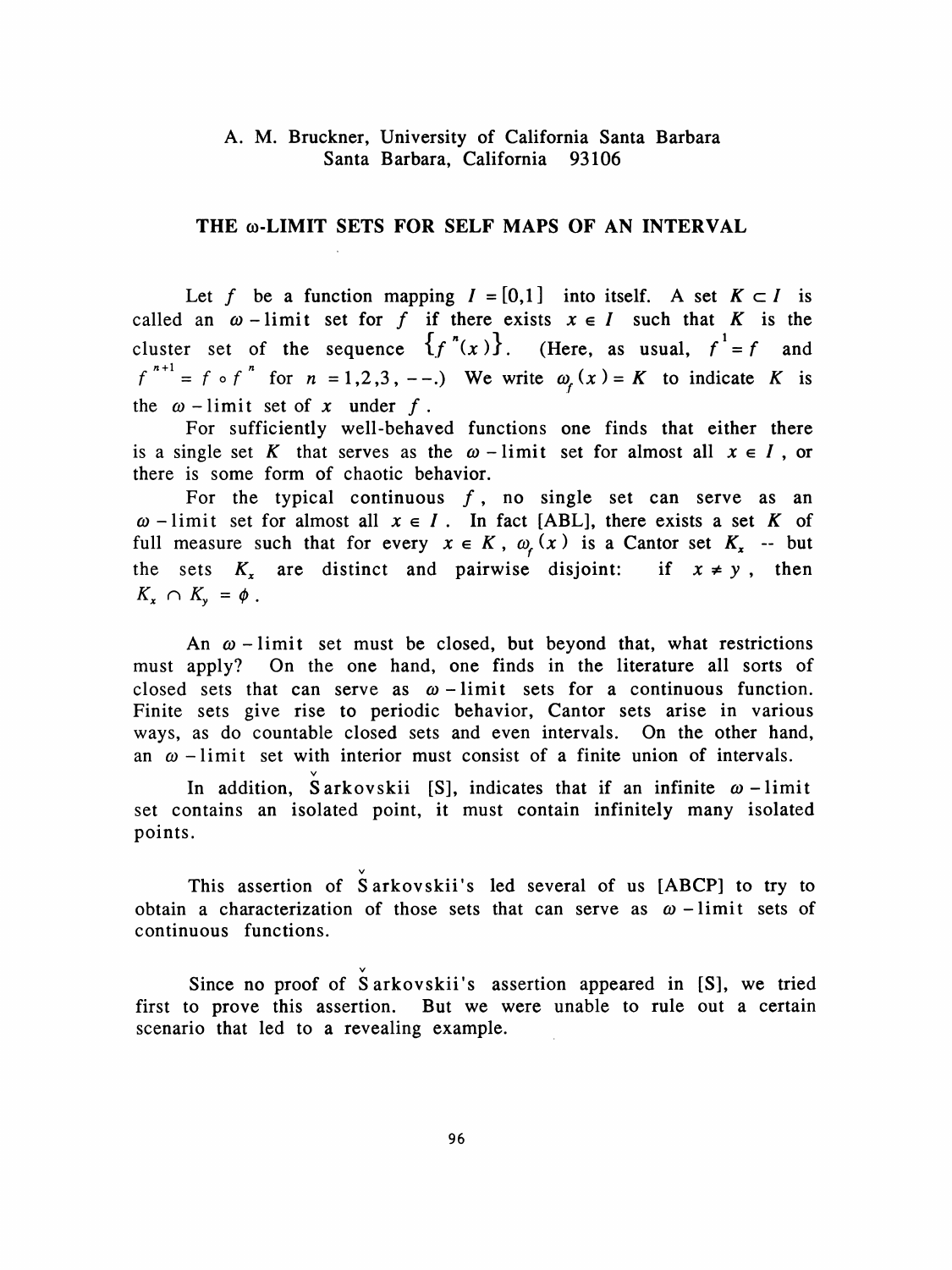Consider first a rudimentary example. Let  $3x$  on  $\left[0,\frac{1}{3}\right]$  $f(x) = \begin{cases} 1 & \text{on } \left[ \frac{1}{3}, \frac{2}{3} \right] \\ 1 & \text{on } \left[ \frac{1}{3}, \frac{2}{3} \right] \end{cases}$  $3(1-x)$  on  $\left[\frac{2}{3},1\right]$ .

 To analyze the iterative behavior, we represent points by their ternary expansions,

$$
x = x_1 x_2 x_3 - \quad , \quad x_i = 0, 1, 2 \; .
$$

It is easy to verify that for  $x \in [0, \frac{1}{3}]$ ,  $f(x) = x_2 x_3 - - -$  while for  $x \in \left[\frac{1}{3},\frac{2}{3}\right], f(x) = 1$   $\left(\begin{array}{cc} 50 & f^{2}(x) = 0 \end{array}\right)$  and for  $x \in \left[\frac{2}{3},1\right], f(x) = .x_{2}^{*}x_{3}^{*}$ where  $x_i^* = 2 - x_i$ .

Thus, if a ternary expansion of  $x$  contains a 1, then for some n,  $f''(x) = f'''(x) = -$  = 0. All but countably many points of the Cantor set C have unique expansions containing only  $0$ 's and  $2$ 's. Thus the orbits of most points of the set C miss the interval  $\left[\frac{1}{3}, \frac{2}{3}\right]$  and one finds various sorts of  $\omega$ -lirit sets within C: e.g. periodic orbits of all order, countable  $\omega$ -limit sets, perfect  $\omega$ -limit sets that are nowhere dense in  $C$  and the entire set  $C$ .

If the ternary expansions of  $x$  begins with a long block of  $0$ 's and 2's, followed by a 1, its orbit will appear for a while to move around  $C$  in one of many ways, only suddenly to meet the fate of most orbits under f -- absorption by the fixed point 0! If we can modify f on  $\left[\frac{1}{3}, \frac{2}{3}\right]$  to perturb the orbit just a little, perhaps we can avoid this fate obtaining an  $\omega$  -limit set consisting of a nowhere dense perfect set in  $\left[0, \frac{2}{3}\right]$  together with the isolated point 1.

Let  $K$  consist of all points whose ternary expansions take the form

$$
x = .10a_2 a_3 -- (a_i = 0.2).
$$

Thus K is a copy of C in  $\left[\frac{1}{3}, \frac{4}{9}\right]$  :  $K = \frac{1}{9}C + \frac{1}{3}$ .

Let S consist of those  $x \in I$  with expansions of the form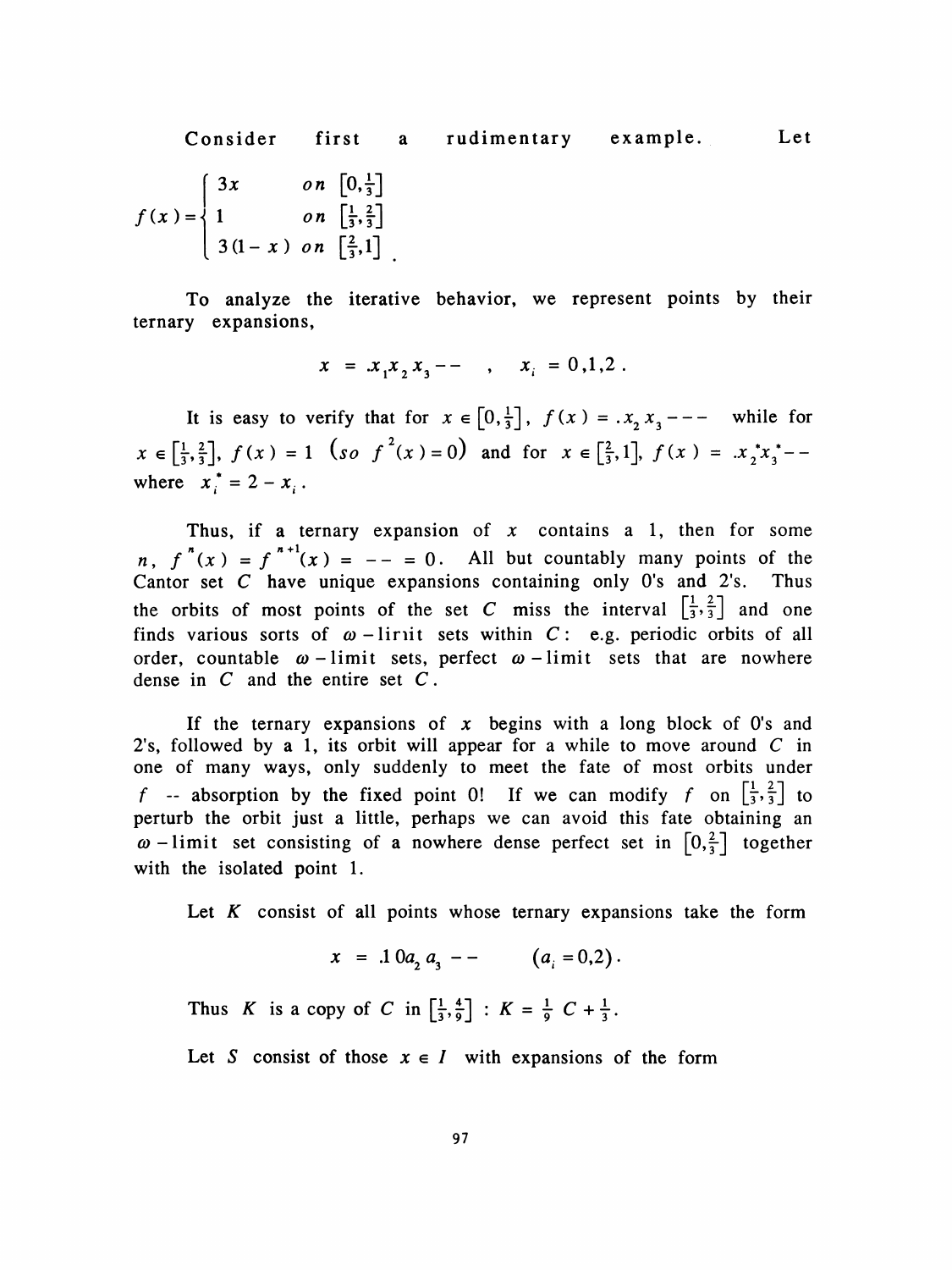$$
x = .10A_1 1010A_2 1010A_3 10 -
$$

where each  $A_i$  is a block of 0's and 2's. Let  $g(x) = 1 - 3 d(x,K)$ , where  $d(x, K)$  is the distance between x and K.

Thus  $g$  modifies the function  $f$  by exhibiting "spikes" on the intervals contiguous to K on  $\left[\frac{1}{3}, \frac{2}{3}\right]$ . The perturbing effect of these spikes makes it possible to exhibit a great variety of iterative behavior.

Let  $x \in S$ ,  $x = .10A_1 010A_2 1010A_3$  --. By noting the nearest point to x in K is  $y = .10A \cdot 100$  and applying the simple arithmetic computa- », tions previously described, we find  $f(x) = 0.10A_2$  or (length of block  $A_1$ ). This is the first stage at which the orbit of x revisits the interval  $\left[\frac{1}{3}, \frac{2}{3}\right]$ . In effect, the first "block" 1 0A<sub>1</sub>1 0 has been dropped. Similarly, there is a sequence  $\{n_k\}$  of positive integers such n that  $\delta$  (x) = .1 O<sub>A</sub>  $_{k+1}$  O 1 O<sub>A</sub>  $_{k+2}$ <sup>1</sup> 0 - represents the k orbit of x to  $\left[\frac{1}{3}, \frac{2}{3}\right]$ . By choosing the sequence  $\{A_k\}$  in various ways we can realize various  $\omega$ -limit sets. For example, if  $M_{o}$  is any nonempty closed subset in  $K$ , choose  $A_k$  so that  $f(x)$  = {  $.10A_{k}1010A_{k+1}10--$ } $\sum_{k=1}^{\infty}$  clusters exactly on  $M_o$ . In this case, the resulting  $\omega$ -limit set is  $\omega_g(x) = \bigcup_{k=0}^{\infty} M_k \cup \{0,1\}$  where  $M_k = g^{-k} (M_o)$ . The details are not difficult and are presented for a slightly more complicated function in [ABCP].

In a sense g represents a universal quality: given any nowhere dense nonempty compact set  $M_0$ , there is a point  $x \in I$  such that  $W_{g}(x) \cap \left[\frac{1}{3}, \frac{4}{9}\right]$  is homeomorphic to  $M_{g}$ .

 The preceding example suggests that any nowhere dense, nonempty, compact set can be an  $\omega$ -limit set for a continuous function. In [ABCP] we showed this to be the case. But for certain complicated sets, our construction required all limit points to be fixed points of the function.

 Nonetheless, it seemed likely that by further "perturbations" on the sets  $M_k$  appearing in the example, one could realize any infinite nowhere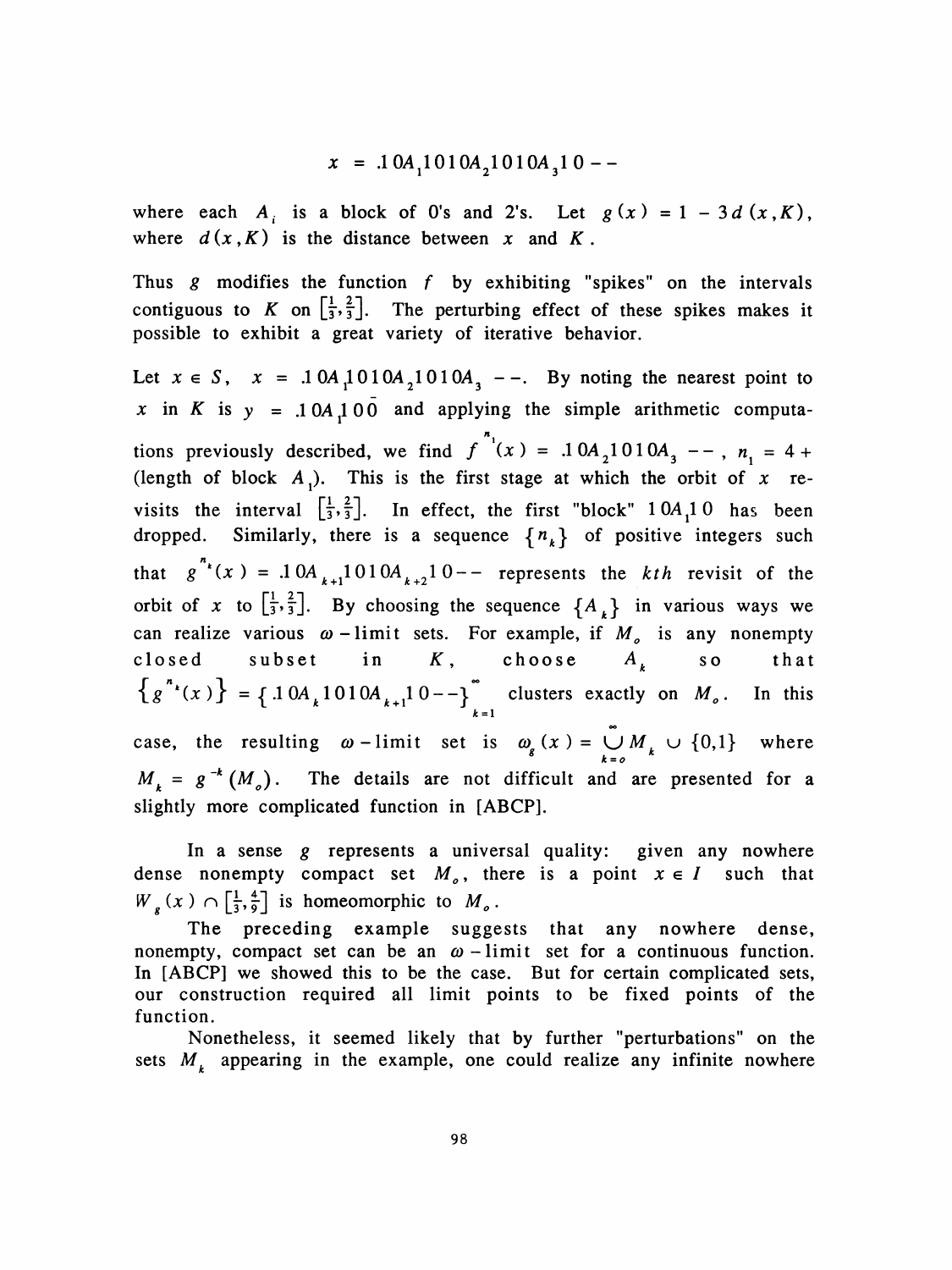dense compact set as a homoclinic  $\omega$ -limit set -- one each of whose members lands on a specified fixed point or fixed periodic orbit. J. Smítal saw how to abstract the concrete example. This gave rise to [BS] in which we show that, indeed, each infinite nowhere dense compact set  $M$  is a homoclinic  $\omega$  -limit set for some continuous f.

The function g in our example can be smoothened so as to be  $C$ . But not all infinite nowhere dense compact sets are  $\omega$ -limit sets for even differentiable functions. To see this let Z and P be Cantor sets,  $Z \cap P = \phi$ , Z of measure 0, and P of positive measure in any open interval it intersects. If  $Z \cup P$  is an  $\omega$ -limit set for a continuous f, there must be a portion of  $Z$  that maps onto a portion of  $P$ . (This follows readily from the fact that an  $\omega$ -limit set for a continuous f must map onto itself.) But then  $f$  maps a zero measure set onto a set of positive measure and therefore can't be differentiable.

We summarize the main results so far.

Theorem. Let  $M$  be any nonempty nowhere dense closed subset of  $I = [0,1]$ . Then M is an  $\omega$ -limit set for some continuous function f. If  $M$  is infinite, one can choose f so that  $M$  is homoclinic with respect to  $f$  .

Since a homoclinic  $\omega$ -limit set has at most one fixed point, this theorem does not provide much information about the nature of possible fixed points within an  $\omega$ -limit set. Some information is provided in [ABCP]. If M is nowhere dense,  $M = P \cup C$  with P perfect and C countable, and  $P \subset C$ , then there exists a continuous f such that M is an  $\omega$ -limit set for f and each limit point of M is a fixed point of f. Recently Ceder [C] obtained some results concerning the disposition of fixed points in  $\omega$ -limit sets.

We end with a few remarks and problems.

1. We now know that every nonempty nowhere dense compact set is an  $\omega$ -limit set for some continuous f. The same is true for any finite union of closed intervals. (No other compact sets are realizable as (No other compact sets are realizable as  $\omega$  -limit sets of continuous functions.)

We have also seen that not every such set is realizable as an  $\omega$ -limit set for a differentiable function. This leads to the obvious problem.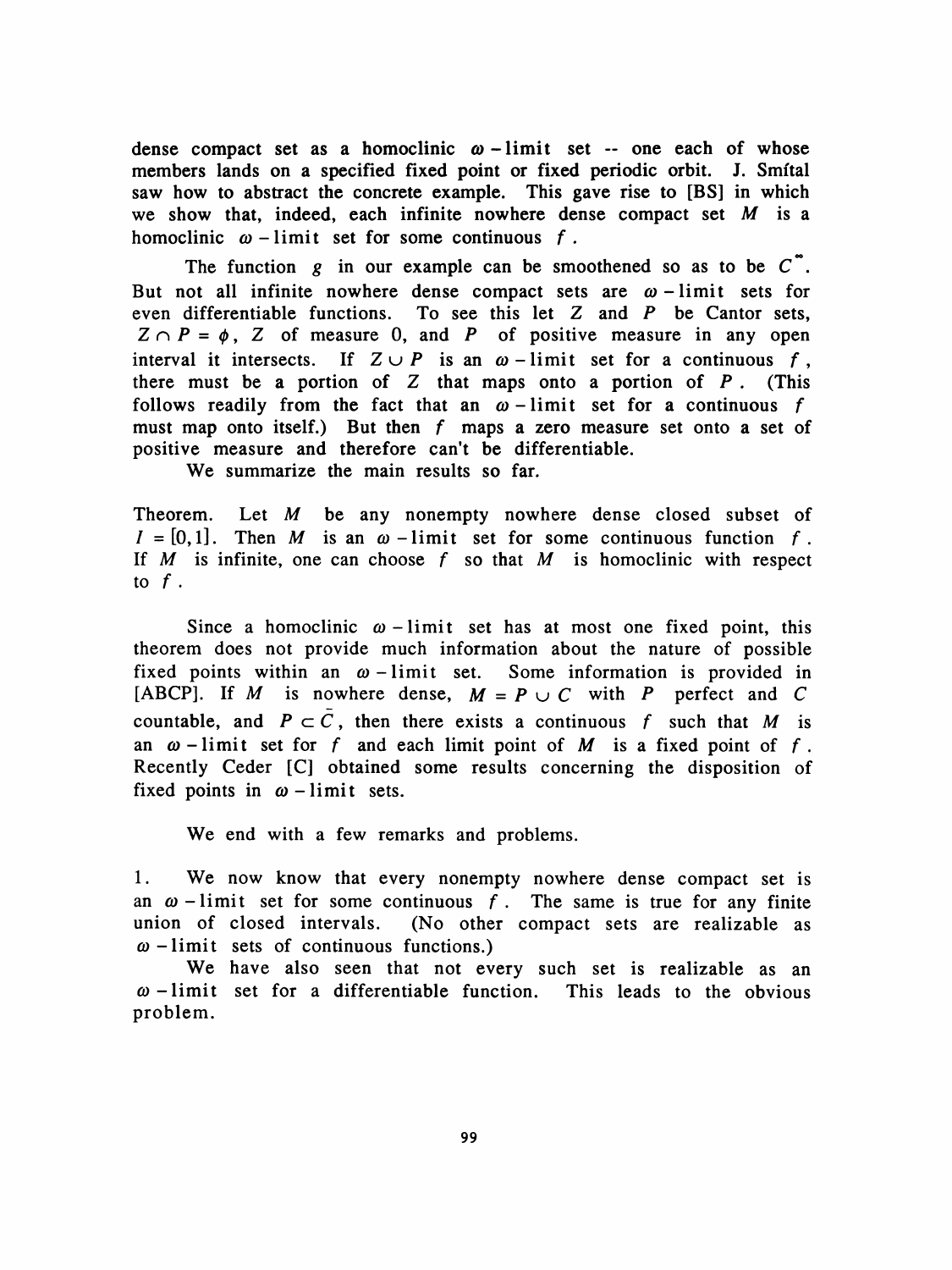<u>Problem 1</u>: Characterize those sets that are  $\omega$ -limit sets for differen-**Problem 1:** Characterize those sets that are  $\omega$  – limitiable functions, for  $C^1$  functions, or  $C^2$  functions etc.

In the other direction we note that by increasing the class of functions to  $\mathcal{DB}_1$ , all nonempty closed subsets of *I* are  $\omega$ -limit sets [BCP]. (Thus, one can combine intervals with nowhere dense sets to ob tain  $\omega$ -limit sets for functions in  $\mathcal{D}\mathcal{B}_1$ , but not for functions in C.) We mention that the class  $\mathcal{DB}_1$  may appear more naturally in some contexts than the class  $C$ . For example, Newton's Method leads to iterations of functions of the form  $x - \left(\frac{f(x)}{f'(x)}\right)$  for f differentiable, but not necessarily continuously differentiable.

 In [BCP] we show that a suitable modification of the function in our earlier example gives rise to a function  $g \in \mathcal{DB}$ , that has a homeomorphic copy of each nonempty nowhere dense closed subset of  $I$  as an  $\omega$  - limit set.

Problem 2 below asks for more.

Problem 2. Does there exist a function  $f \in \mathcal{DB}$ , such that to every nonempty compact set M corresponds a homeomorphic copy  $M_0 \subset I$ and a point  $x_0 \in I$  such that  $M_0 = \omega_f(x_0)$ ?

 We close by mentioning in this connection that there exists a Darboux measurable function  $f$  that has every nonempty closed subset in an  $\omega$  -limit sense. (Every, not just up to homeomorphism.)

## References

- [ABCP] S. J. Agronsky, A. M. Bruckner, J. G. Ceder and T. L. Pearson, The structure of  $\omega$ -limit sets for continuous functions, submitted.
- [ABL]  $\cdots$ ,-- and M. Laczkovich, Dynamics of typical continuous functions, to appear.
- [BCP] A. M. Bruckner, J. G. Ceder and T. L. Pearson, On  $\omega$  limit sets for various classes of functions, submitted.
- [BS] A. M. Bruckner and J. Smítal, preprint.